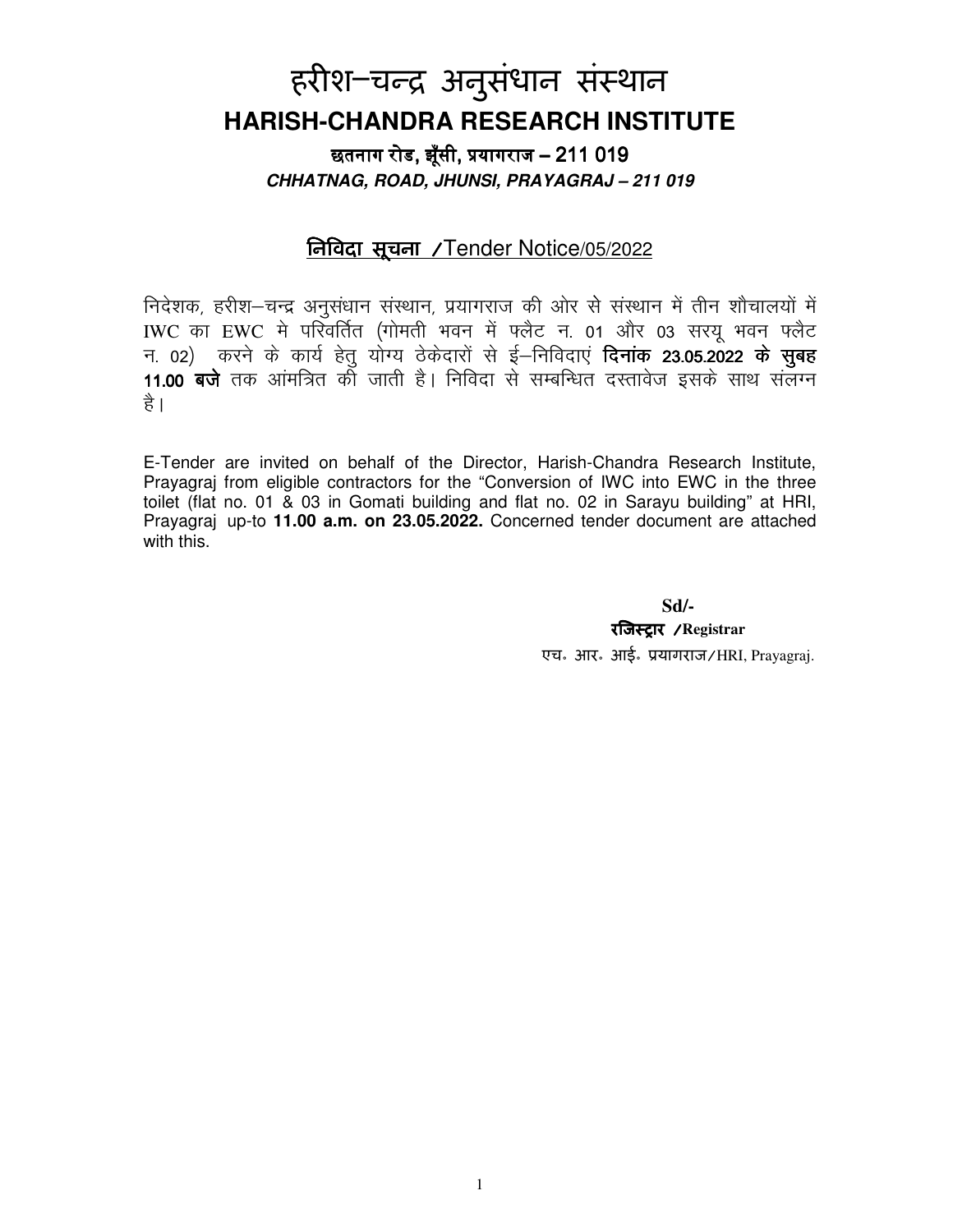# **Harish-Chandra Research Institute**

Chhatnag Road, Jhunsi, Prayagraj

#### INVITING TENDER FOR

### "CONVERSION OF IWC INTO EWC IN THE THREE TOILETS (FLAT NO. 01 & 03 IN GOMATI BUILDING AND FLAT NO 02 IN SARAYU BUILDING)" AT HARISH-CHANDRA RESEARCH INSTITUTE, PRAYAGRAJ

| Bid Reference No.                         | NIT - HRI/05/2022<br>$\mathcal{L}$                                               |
|-------------------------------------------|----------------------------------------------------------------------------------|
| Last date and time for submission of bids | $\therefore$ 23.05.2022 up-to 1100 Hrs.                                          |
| Date and time of opening of Bid           | $\therefore$ 24.05.2022 up-to 1200 Hrs.                                          |
| Place of Opening of Bids                  | Harish-Chandra Research Institute<br>Chhatnag Road, Jhunsi, Prayagraj-<br>211019 |

*The dates for submission and opening of the tender mentioned above are final. In case some other dates for these are mentioned elsewhere in the tender document, the above shall prevail over them.* 

- 1. Tenders should be submitted only through CPP portal and obtain the Tender Acknowledgement copy as a proof of successful submission. For instruction of online bid submission, please ref. page – 03.
- 2. The details of tender notification can be downloaded from "https://eprocure.gov.in/eprocure/app".
- 3. Tender documents for viewing only are also available on HRI web-site address : www.hri.res.in/tenders

Address for any clarification/communication : Mr. Vijay Srivastava SO-C,

0532-2274447, (vijay@hri.res.in),

 Mr. Manish Sharma SO-E, 0532-227 4358, manish@hri.res.in)

*ENGINEERING SECTION,* 

HARISH-CHANDRA RESEARCH INSTITUTE, PRAYAGRAJ

# *This document contains : 10 Pages*

It will be the responsibility of the bidders to check website *www.hri.res.in &* CPP portal for any amendment through corrigendum in the tender document. In case of any amendment, bidders will have to incorporate the amendments in their bid accordingly.

> **Sd/- Sd/-**<br>Seal & Signature of Registrar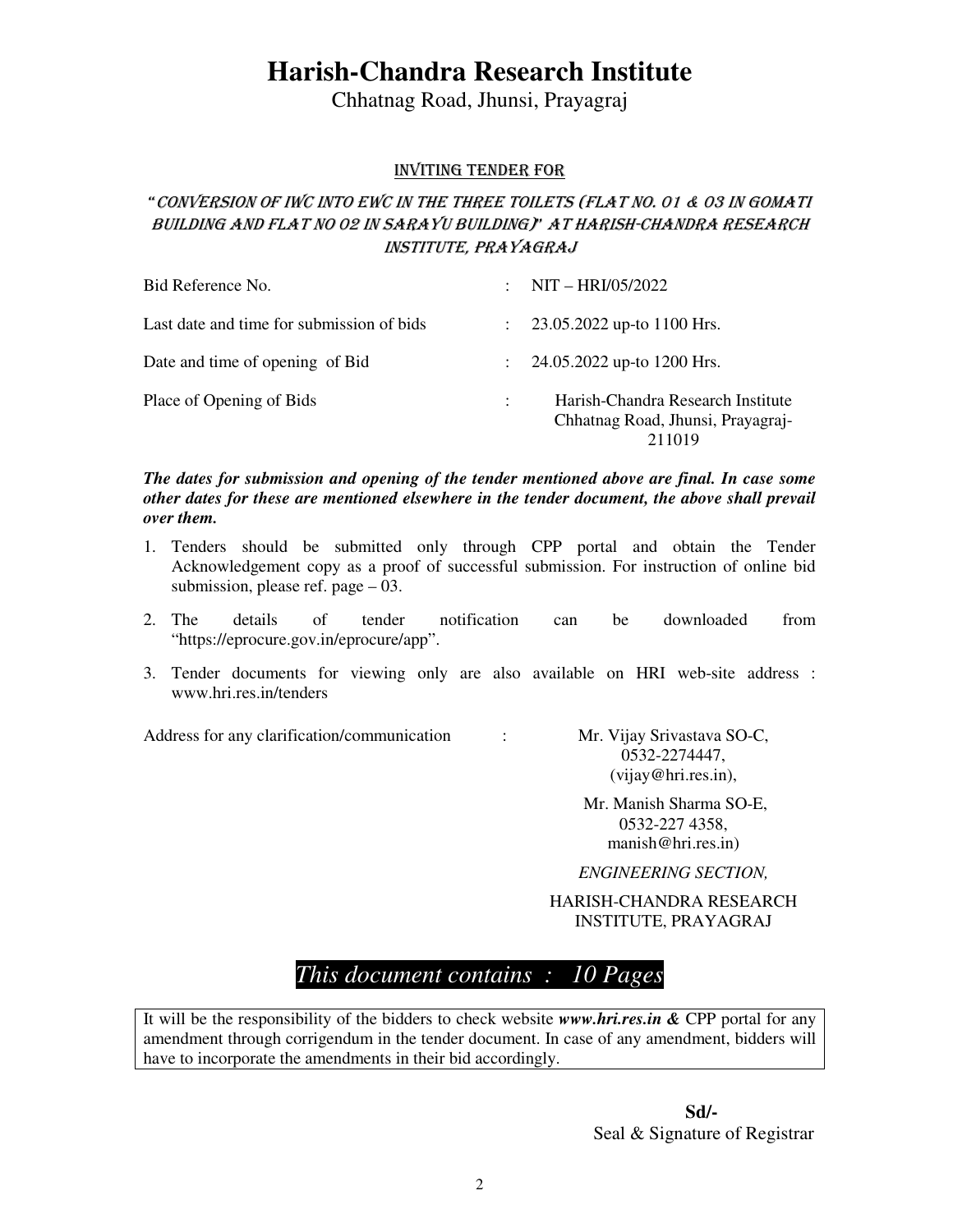### **Instructions for Online Bid Submission**

The bidders are required to submit soft copies of their bids electronically on the CPP Portal, using valid Digital Signature Certificates. The instructions given below are meant to assist the bidders in registering on the CPP portal, prepare their bids in accordance with the requirements and submitting their bids online on the CPP Portal.

More information useful for submitting online bids on the CPP Portal may be obtained at: **https://erocure.gov.in/eprocure/app**

#### **REGISTRATION**

Bidders are required to enroll on the E-Procurement module of the Central Public Procurement Portal **(URL: https://erocure.gov.in/eprocure/app)** by clicking on the link "Online bidder Enrollment" on the CPP Portal which is free of charge. As part of the enrolment process, the bidders will be required to choose a unique username and assign a password for their accounts. Bidders are advised to register their valid email address and mobile numbers as part of the registration process. These would be used for any communication from the CPP portal. Upon enrolment, the bidders will be required to register their valid Digital Signature Certificate (Class III certificates with signing key usage) issued by any certifying Authority recognized by CCA India (e.g. Sify / nCode / eMudhra etc.) with their profile. Only one valid DSC should be registered by a bidder. Please note that the bidders are responsible to ensure that they do not lend their DSC's to others which may lead for misuse. Bidder then logs in to the site through the secured login by entering their user ID/password and password of the DSC/e-Token.

#### **SEARCHING FOR TENDER DOCUMENTS**

There are various search options built in the CPP portal, to facilitate bidders to search active tenders by several parameters. These parameters could include Tender ID, Organization Name, Location, Date, Value, etc. There is also an option of advanced search for tenders, wherein the bidders may combine a number of search parameters such as organization Name, Form of Contract, Location, Date, other keywords etc. to search for a tender published on the CPP Portal. Once the bidders have selected the tenders they are interested in, they may download the required documents / tender schedules. These tenders can be moved to the respective 'My Tenders' folder. This would enable the CPP Portal to intimate the bidders through SMS/email in case there is any corrigendum issued to the tender document. The bidder should make a note of the unique tender ID assigned to each tender, in case they want to obtain any clarification/help from the Helpdesk.

#### **PREPARATION OF BIDS**

Bidder should take into account any corrigendum published on the tender document before submitting their bids. Please go through the tender advertisement and the tender document carefully to understand the documents required to be submitted as part of the bid: Please note the number of covers in which the bid documents have to be submitted, the number of documents – including the names and content of each of the document that need to be submitted. Any deviations from these may lead to rejection of the bid.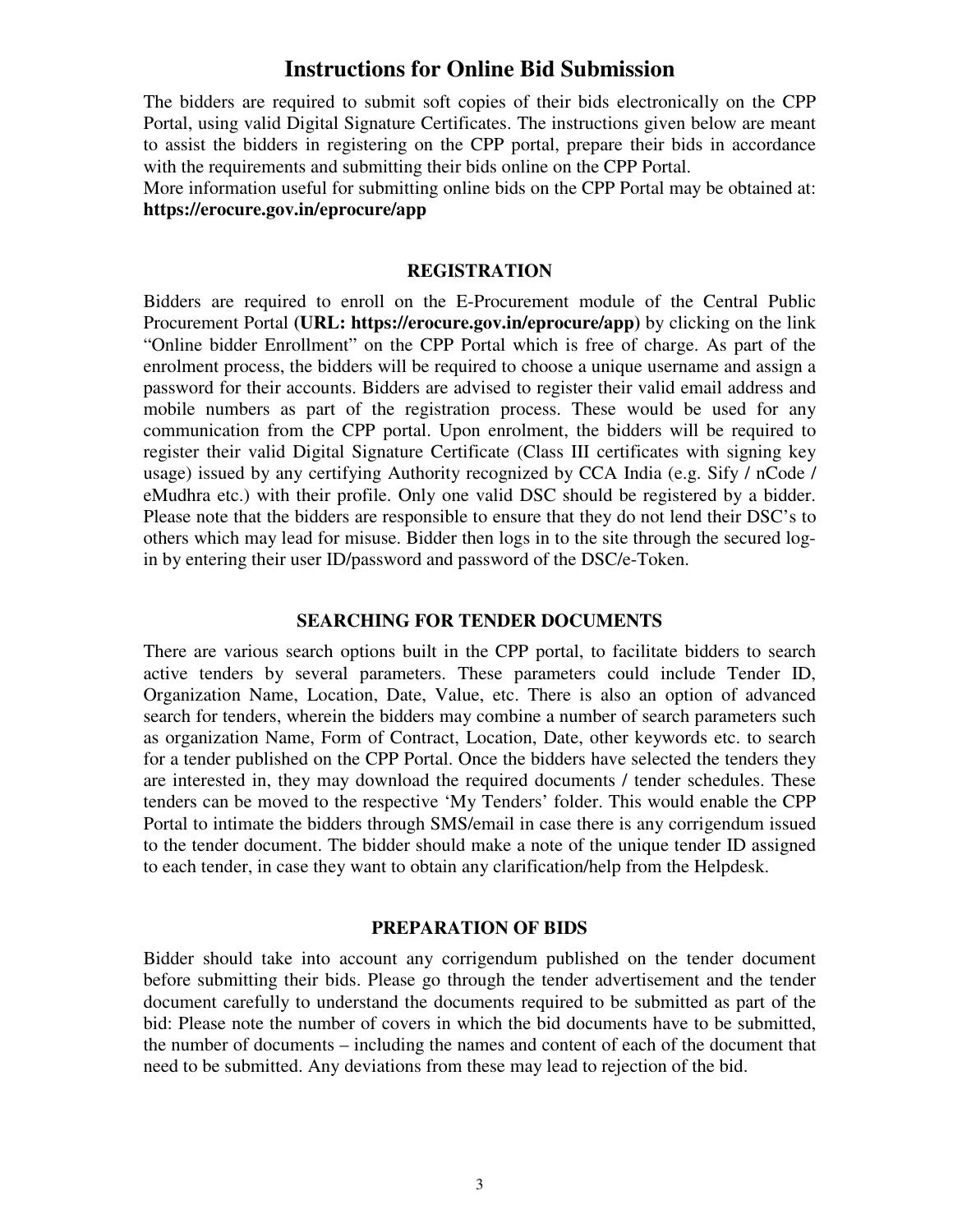### **HARISH-CHANDRA RESEARCH INSTITUTE (Department of Atomic Energy, Govt. of India) Chhatnag Road, Jhunsi, Prayagraj-211019**

#### **Tender Notice No. HRI/05/2022**

E-Tender in single bid system are invited on behalf of the Director, Harish-Chandra Research Institute, Prayagraj for the works of **"Conversion of IWC into EWC in to three toilets (flat no. 01 & 03 in Gomati building and flat no. 02 in Sarayu building)" at HRI, Prayagraj** 

| <b>Estimated Cost</b> | <b>EMD</b>       | <b>Security Deposit</b>                                                     | <b>Time of Completion</b> |  |  |
|-----------------------|------------------|-----------------------------------------------------------------------------|---------------------------|--|--|
| <b>Rs. 0.40 lakh</b>  | <b>Rs. 800/-</b> | @ 5% of tendered amount (as<br>the format of<br>tender<br>per<br>condition) | 06 weeks                  |  |  |

Parties are requested to submit their Tender complete in all respects up to **11.00 a.m.** on **23.05.2022** which shall be opened on **24.05.2022** at **12.00 p.m.**

**Director, HRI reserves the right to accept or reject any or all the Tenders without assigning any reason.** 

 **Sd/-** Registrar HRI, Prayagraj.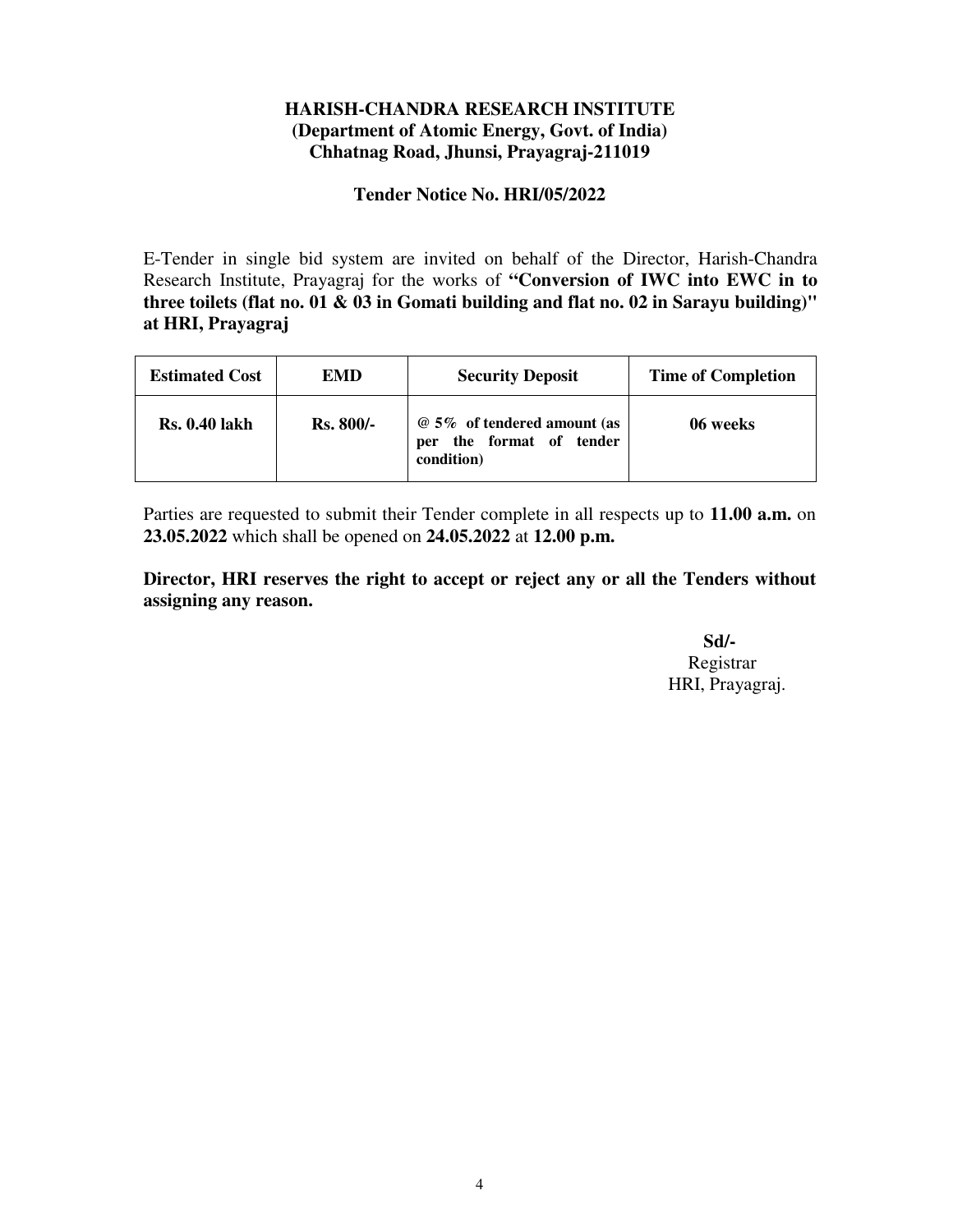#### **TERMS & CONDITIONS**

E-tender in single bid system are invited from eligible contractors for **"Conversion of IWC into EWC in to three toilets (flat no. 01 & 03 in Gomati building and flat no. 02 in Sarayu building)" at HRI, Prayagraj** 

#### *Following instructions should be strictly followed while submitting your tender.*

- 1. The bids submitted by the vendors should be valid for a minimum period of 120 days from the date of the opening of tender and should be valid till execution of contract agreement.
- 2. Deadline for receipt of tender **11.00 a.m.** on or before **23.05.2022.** Late submitted tenders will not be considered.
- 3. The tender will be opened at **12.00 p.m.** on **24.05.2022 and** your authorized representatives can be present at the time when the tenders are so opened. If on the day of opening of tender, holiday is declared in HRI then tender will be opened on next working day at same time.
- 4. Bidder is required to submit the proof of experience of having successfully completed works during last seven years ending before the day of opening of tender. In this connection they have to submit work order copy, Performance and completion certificate of the concerned works. Without experience party will not be considered in the tender:
	- $\geq 3$  similar works completed costing not less than Rs. 0.16 lakhs each OR
	- $\geq$  2 similar works completed costing not less than Rs. 0.24 lakhs each OR
	- $\geq 1$  similar works completed costing not less than Rs. 0.32 lakhs

Similar work shall mean: Building construction/maintenance work. The value of executed works shall be brought to current costing level by enhancing the actual value of work at simple rate of 7% per annum; calculated from the date of completion to last date of receipt of application for tenders.

#### and

One completed similar work (either part of (4) or a separate one) costing not less than Rs. 0.16 lakhs with some Central/State Government Organization/Central Autonomous Body/Central Public Sector undertaking during last seven years ending before the day of opening of tender.

- 5 A deposit at call Receipt or Demand Draft/FDR of scheduled Bank guaranteed by the Reserve Bank of India for the **Earnest Money Deposit of Rs. 800/-** in favour of Registrar, HRI, Prayagraj. In reference of letter no. F.9/4/2020-PPD Govt. of India, Ministry of Finance, Micro and small Enterprises (MSEs) and the firms registered with HRI are exempted from submission of Bid Security. However, if they withdraw or modify their bids during period of validity of tender etc. then they will be suspended for participating in any tender of HRI for minimum two years or decided by competent authority from the date of opening of concerned tender. The tender of parties submitted without EMD or supporting document for exemption criteria of EMD shall be rejected. Bidder should prepare the EMD as mentioned above. The scanned copy of EMD should be uploaded with tender document. The original should be put in the Tender box kept at Reception of Institute building, latest by the last date of bid submission or as specified in the tender documents. The details of the DD/any other accepted instrument, physically sent, should tally with the details available in the scanned copy and the data entered during bid submission time. Otherwise the uploaded bid will be rejected.
- 6 The bidder should be registered under GST. They have to submit a proof of Registration with their bid otherwise they will not be considered in this tender.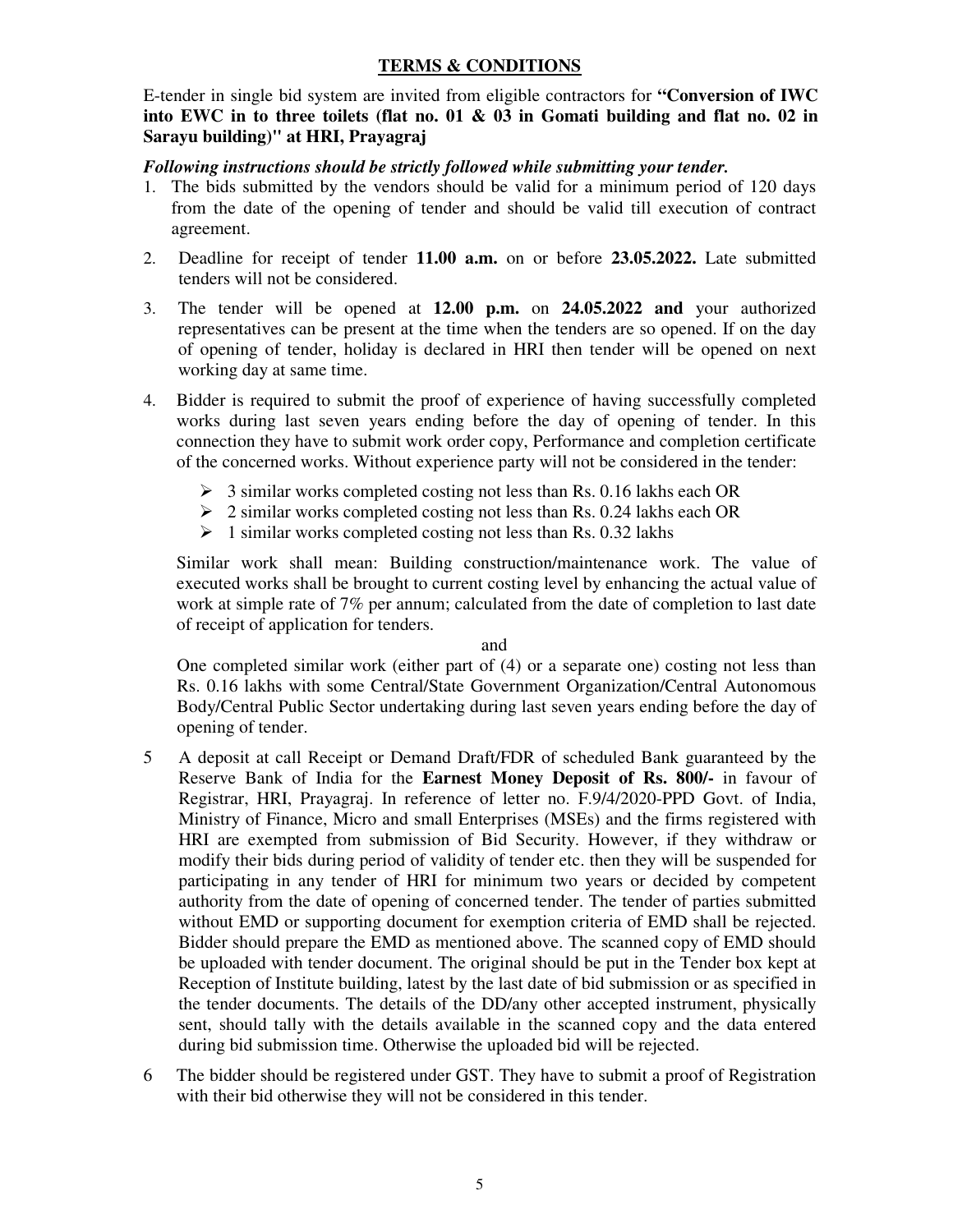- 7 If the bidders do not submit the required document/details with their bids then Institute may ask the bidders to submit the details/documents after opening of their bids. However, if three or more bidders are qualifying in the tender then bidders will not be asked to submit the details after opening of their bid.
- 8 If bidder do not quote rate of any item under schedule of quantities or left the rate column blank then their bid will be treated as unresponsive  $\&$  shall not be considered.
- 9 Party should quote their rate alongwith other charges (except GST) in the BOQ.
- 10 **Payment terms:** Payment will be released after completion of work. The party may claim GST if applicable in this work with their bill. Institute will pay the amount for GST. However, the liability of depositing tax (GST) to concerned Department will be totally on the contractor.
- 11 The applicable labour cess related to this work will be deducted from the bill amount.
- 12 This is an item rate tender. Payment will be made to the Contractor as per actual measurement.
- 13 If the Government imposes any new taxes on this concerned nature of work after issuing the work order then same may be reimbursed to party if they submit the relevant proof of that.
- 14 From the bill amount 5% security money will be deducted. It will be released after six months which is the defect liability period from the date of completion of work. During this period party has to repair/maintain any defect under this work free of cost. The security money will be released only after all dues clearance from concerned HRI section.
- 15 Neither the security deposit nor the retention money shall bear any interest.
- 16 The contractor shall within 24 hours of notice so to do forth with pull down and rebuild any part of the work which has not been erected, build or completed to the satisfaction of the Engineer-in-charge or which is in the opinion of the Engineer-in-charge, defective or not in accordance with the specification or the plans.
- 17 The Institute may at any time during the progress of the work by order in writing make any alteration in the original specifications or plans by way of addition, omission or other deviation whereupon the contractors shall execute the work according to such alterations to the satisfaction of the Engineer-in-charge.
- 18 If the party delays the work without any justified reasons, the penalty would be imposed on them. This will be @2% of the order value per week from the end of stipulated period/ (extended the period if any) of contract till the actual completion of work. However, penalty amount will not be more than 10% of order value. If it is found that party is not taking interest during delay period for completing the work then competent authority of Institute may also take decision for terminating the order/contract of concerned work. In this case, EMD of the party will be forfeited.
- 19 If the contractor fails to execute and complete the work otherwise fail to comply with any of the terms and conditions of this order, then the Institute shall be at liberty without avoiding this order forthwith, to require the contractor to remove his workmen from the site and to take the work out of the hands of the contractor and to employ any other person to execute and use all materials, tools, scaffolding, plants, implements and things on or about the work, and thereafter neither the contractor nor his workman shall have any power to intervene with any person employed by the Institute. All expenses and damages to property incurred by the institute, consequent on the employment and certified by Engineer-in-charge and shall be paid to the Institute by the contractor or deducted by the Institute from any money due to or to become due to the contractor.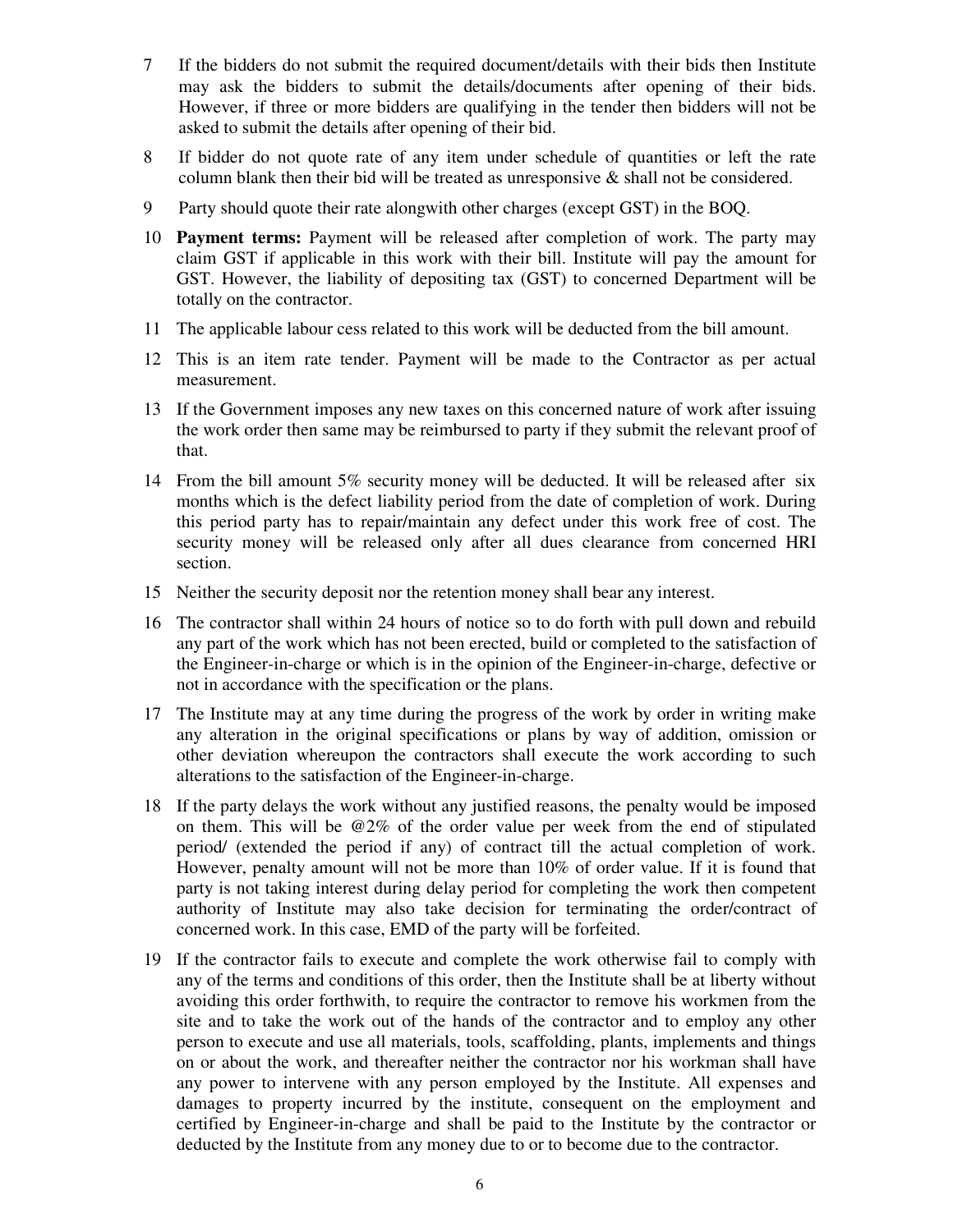- 20 The contractor shall, at all times, take due and proper precautions against accidents or injury to the work or any person or property, and shall indemnify the company for all motions suits or any damage or compensation payable in consequence of any accident or injury sustained by any workman or other person whether in the employment of the contractor or not.
- 21 The lowest bidder will be finalized based on overall quoted amount in this tender. However, total amount will be considered based on sum of individual items.
- 22 Procedure for dealing with ambiguities in rates: That if on check there are differences between the rates given by the contractor in words and in figures or in amount worked out by him, the following procedure shall be followed:
	- (a) When there is a difference between the rates in figures and in words, the rates which correspond to the amounts worked out by the contractor shall be taken as correct.
	- (b) When the amount of an item is not worked out by the contractor, or if it does not correspond with the rates written either in figures or in words, then the rate quoted by the contractor in words shall be taken as correct.
	- (c) When the rate quoted by the contractor in figures and in words tallies, but the amount is not worked out correctly, the rates quoted by the contractor shall be taken as correct and not the amount.
- 23 Any condition imposed by the party in this tender at their own will not be considered. There will no liability of HRI to take any clearance from party in that regard.
- 24 The schedule of quantity is indicative are tentative. Actual quantity may vary based on the actual requirement.
- 25 The tenders submitted by fax/email will not be considered. No further correspondence will be entertained on this matter.
- 26 Incomplete tenders are liable to be rejected.
- 27 The contractor shall not assign or sublet the contract for the work of any part thereof.
- 28 The contractor shall allow the Engineer-in-charge or their representative to inspect and supervise the work during its prepress.
- 29 The contractor shall, at his own expenses, within one week from the completion date, remove all tools, plants, scaffoldings, implements and unused materials from the site and leave the same in a clean and proper state, to the satisfaction of the Engineer-in-charge.
- 30 The Contractor shall agree and undertake to totally indemnify HRI against all expenses, claims, payments, dues, fines, penalties, compensations, liabilities, and losses whatsoever which the HRI may suffer due to the default, violations, omissions thefts, or non-compliance of the statutory and/or contractual obligations committed by the Contractor or its employed. The HRI shall also have the right to deduct and recover all such losses and expenses etc. from any payments due to the Contractor besides seeking appropriate legal remedies for the balance amount or relief, if any.
- 31 Party is required to submit the details as below on separate sheet alongwith tender:
	- i. Name of the Firm,
	- ii. Full address of firm
	- iii. Telephone no.
	- iv. Fax no.
	- v. E-mail address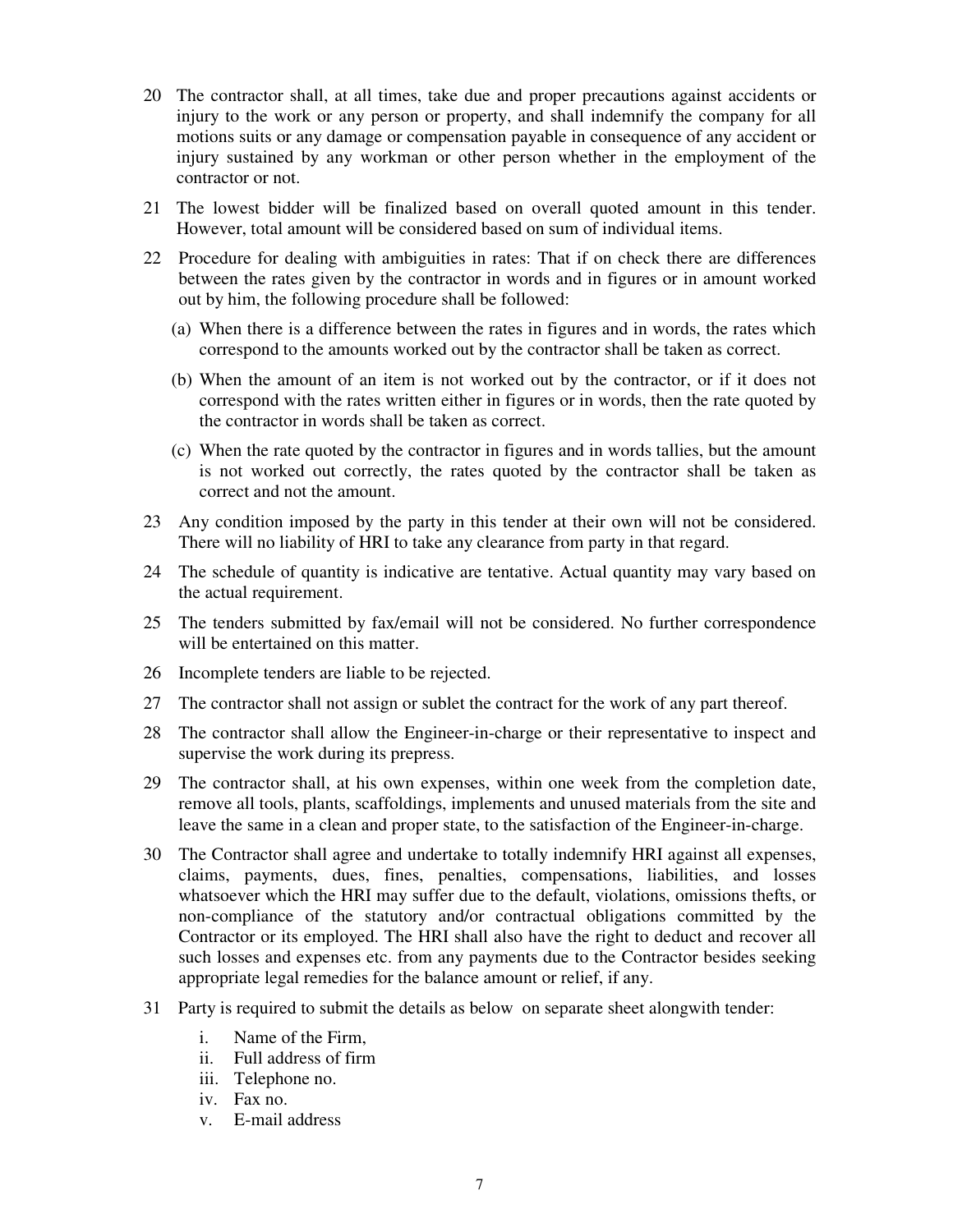- 32 Don't detach any paper from the tender document and put the signature at all the papers of the tender document.
- 33 Director, Harish-Chandra Research Institute reserves the right to reject any or all tenders and also reduced the scope of work without assigning any reason therefore.
- 34 In case of any dispute decision of the Director, HRI will be final & binding for all concerned.
- 35 All disputes will be subject to Allahabad jurisdiction.

#### **Note: Tenders are advised to visit the work spot and understand the scope the work clearly before submitting the tender. No claim of any kind shall be entertained on account of ignorance in this respect.**

#### **DECLARATION BY THE CONTRACTOR**

It is hereby declared that I/We the undersigned, have read and examined all the terms and conditions etc. of the tender document for which I/We have signed and submitted the tender under proper lawful Power of Attorney. It is also certified that all the terms and conditions of the tender document are fully acceptable to me/us and I/We will abide by the conditions from serial no. 1 to 36. This is also certified that I/We/our principal manufacturing firm has no objection in signing the contract if the opportunity for the items against this tender is given to me/us.

Date: Signature:

Address: Name:

Designation: On behalf of company Seal:

**Party should sign this page alongwith stamp and attach scan copy of this with their technical bid.**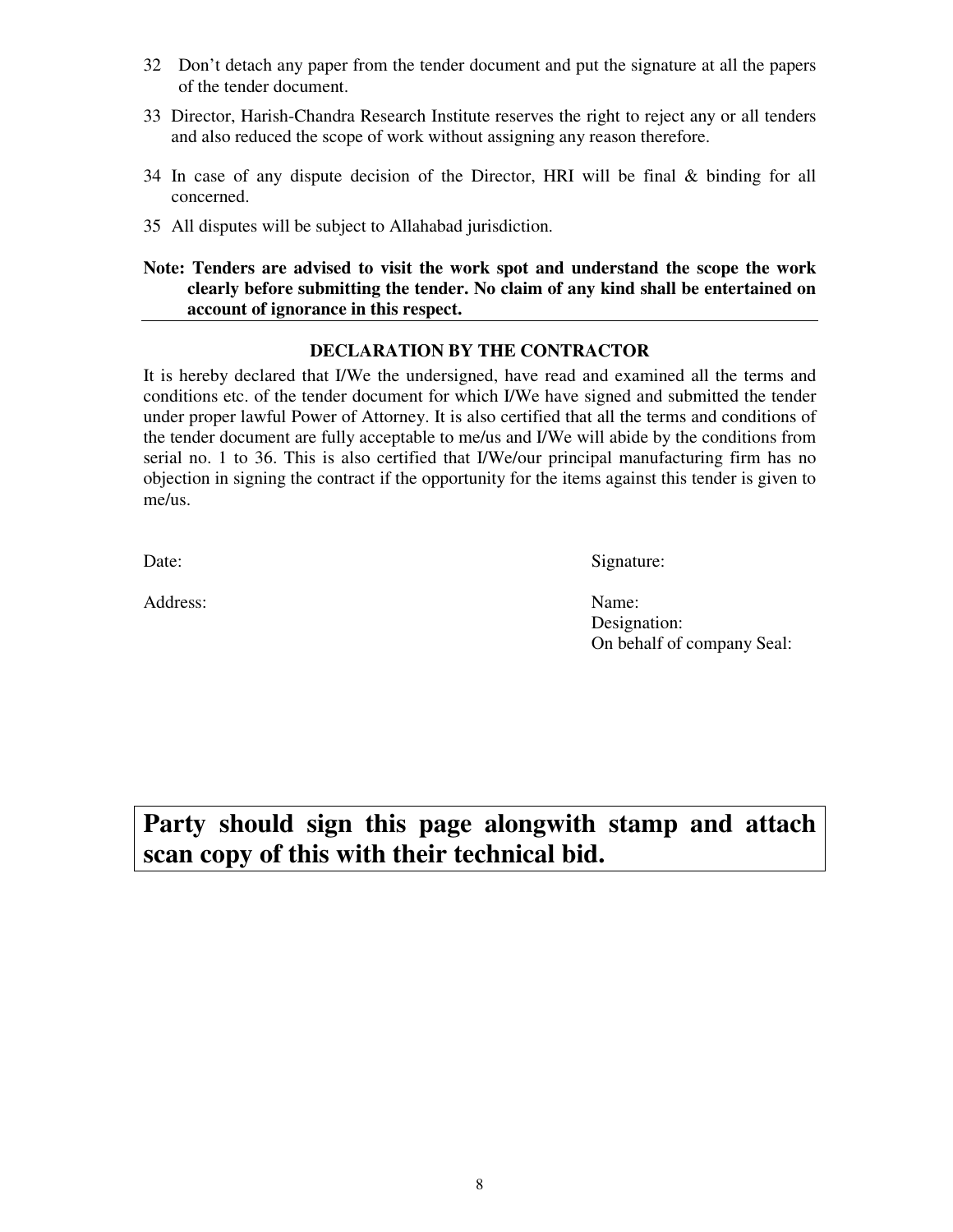# **Item Rate BoQ**

**Tender Inviting Authority: Director, Harish-Chandra Research Institute** 

**Name of Work: "Conversion of IWC into EWC in to three toilets (flat no. 01 & 03 in Gomati building and flat no. 02 in Sarayu building)"** 

**Contract No: HRI/05/2022** 

**Name of the Bidder/ Bidding Firm / Company :** 

## **PRICE SCHEDULE**

 **(This BOQ template must not be modified/replaced by the bidder and the same should be uploaded after filling the relevant columns, else the bidder is liable to be rejected for this tender. Bidders are allowed to enter the Bidder Name and Values only )** 

| <b>NUMBER#</b> | TEXT#                                                                                                                                                                                                                                                                                                                                                                                                                                                                                                                                                                                           | <b>NUMBER#</b> | TEXT#        | <b>NUMBER#</b>                                                                                                    | <b>NUMBER#</b>                                                               | <b>TEXT#</b>                              |
|----------------|-------------------------------------------------------------------------------------------------------------------------------------------------------------------------------------------------------------------------------------------------------------------------------------------------------------------------------------------------------------------------------------------------------------------------------------------------------------------------------------------------------------------------------------------------------------------------------------------------|----------------|--------------|-------------------------------------------------------------------------------------------------------------------|------------------------------------------------------------------------------|-------------------------------------------|
| SI.<br>No.     | <b>Item Description</b>                                                                                                                                                                                                                                                                                                                                                                                                                                                                                                                                                                         | Quantity       | <b>Units</b> | <b>RATE</b> (without<br><b>GST) In Figures To</b><br>be entered by the<br><b>Bidder in</b><br>Rs.<br>$\mathsf{P}$ | <b>TOTAL</b><br><b>AMOUNT</b><br><b>Without GST</b><br><u>in</u><br>Rs.<br>P | <b>TOTAL</b><br><b>AMOUNT</b><br>In Words |
|                | 2                                                                                                                                                                                                                                                                                                                                                                                                                                                                                                                                                                                               | 4              | 5            | 13                                                                                                                | 53                                                                           | 55                                        |
|                | upply & fixing of white vitreous china European<br>type water closet pan (make Cera, Parryware)<br>with white sheet cover including dismantling and<br>cleaning of area of old Indian type water closet,<br>rising the connecting pipe, filling down portion<br>with cement concrete 1:2:4, converting kota<br>stone floor with ceramic tiles (make Kajaria /<br>Somany), providing and fixing of Nahani trap<br>for drainage and supply $\&$ fixture of two way tap<br>(make Jaguar or equivalent) including health<br>faucet (make Cera or equivalent). Size of floor<br>area around 1.5 mtr. | 2              | Job          |                                                                                                                   | 0.00                                                                         | <b>INR Zero</b><br>Only                   |